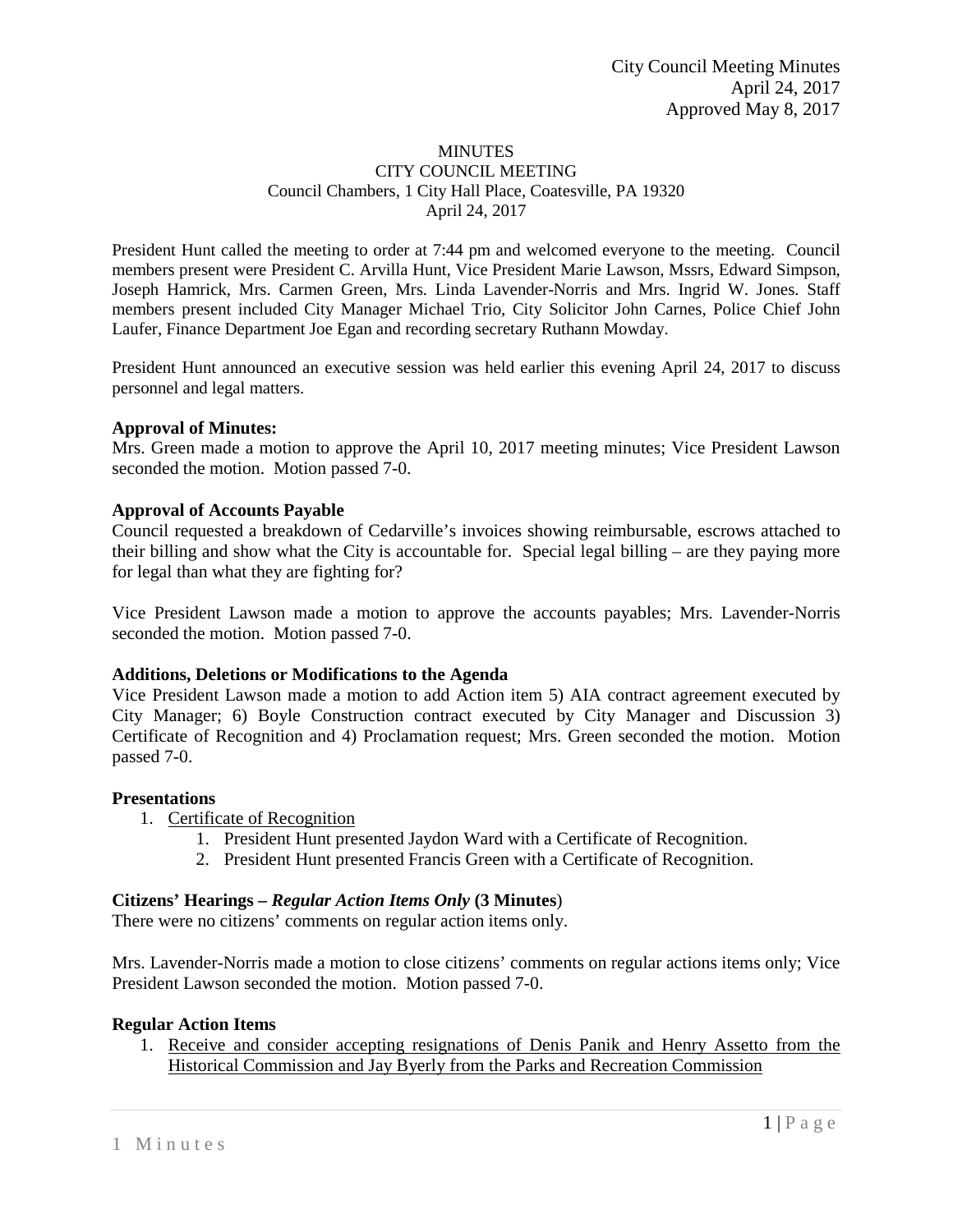Vice President Lawson made a motion to accept the resignations of Denis Panik and Henry Assetto from the Historical Commission and Jay Byerly from the Parks and Recreation Commission; Mrs. Green seconded the motion. Motion passed 7-0.

- 2. Receive and consider Ronald Osborne to the Historical Commission for the term 2015-2017 and Lauren Shannon-Bailey to the Parks and Recreation Commission for the term 2017-2020 and the Vacant Property Committee for term 2014-2017 Mrs. Green made a motion to appoint Ronald Osborne to the Historical Commission for the term 2015-2017 and Lauren Shannon-Bailey to the Parks and Recreation Commission for the term 2017-2020 and the Vacant Property Committee for term 2014-2017and Carmen Green as Council Representative to the Vacant Property Committee; Mrs. Lavender-Norris seconded the motion. Motion passed 7-0.
- 3. Receive and consider entering into a farming lease for City property with Smoker Farms Vice President Lawson made a motion to approve a three year lease with Smoker Farms as per the conditions set forth in the lease; Mr. Simpson seconded the motion. Motion passed 7- 0.
- 4. Receive and consider part time police officers

President Hunt announced the Civil Service Commission has provided us with the certified list of applicants who have successfully completed the oral and written exams for appointment of Part Time Police Officers. The Third Class City Code requires that the Chief of Police nominate a candidate from among the three highest ranked applicants on the eligibility list. These appointments are for the position of part-time Patrol Officer within the Coatesville Police Department. Any candidate who is eligible for veterans' preference under the Third Class City Code, appearing on the list of three candidates must be selected. Candidates appointed tonight by council will be conditionally appointed subject to successful completion of a background check, medical and psychological evaluation. The first list of three candidates for consideration by Council are ranked by score as follows: Michael T. Kinsman**,** Bryan J. Kane, Kevin E. Marvill. Chief Laufer has nominated Michael T. Kinsman, Bryan J. Kane and Kevin E. Marvill for conditional appointment as a part-time Patrol Officer in the City Police Department.

Mrs. Lavender-Norris made a motion that Michael T. Kinsman, Bryan J. Kane and Kevin E. Marvill be appointed as a part-time Patrol Officer in the City Police Department subject to successful completion of a background check, physical and psychological examination; Mr. Hamrick seconded the motion. The motion carries 7-0 and Michael T. Kinsman, Bryan J. Kane and Kevin E, Marvill are appointed as a Patrol Officer on a parttime basis, subject to successful completion of a background check, medical and psychological exam

# 5. Receive and consider AIA Concepts

Mrs. Lavender-Norris made a motion to approve Architectural Concepts binding hold harmless agreement strike the Project Management out of the contract and have the City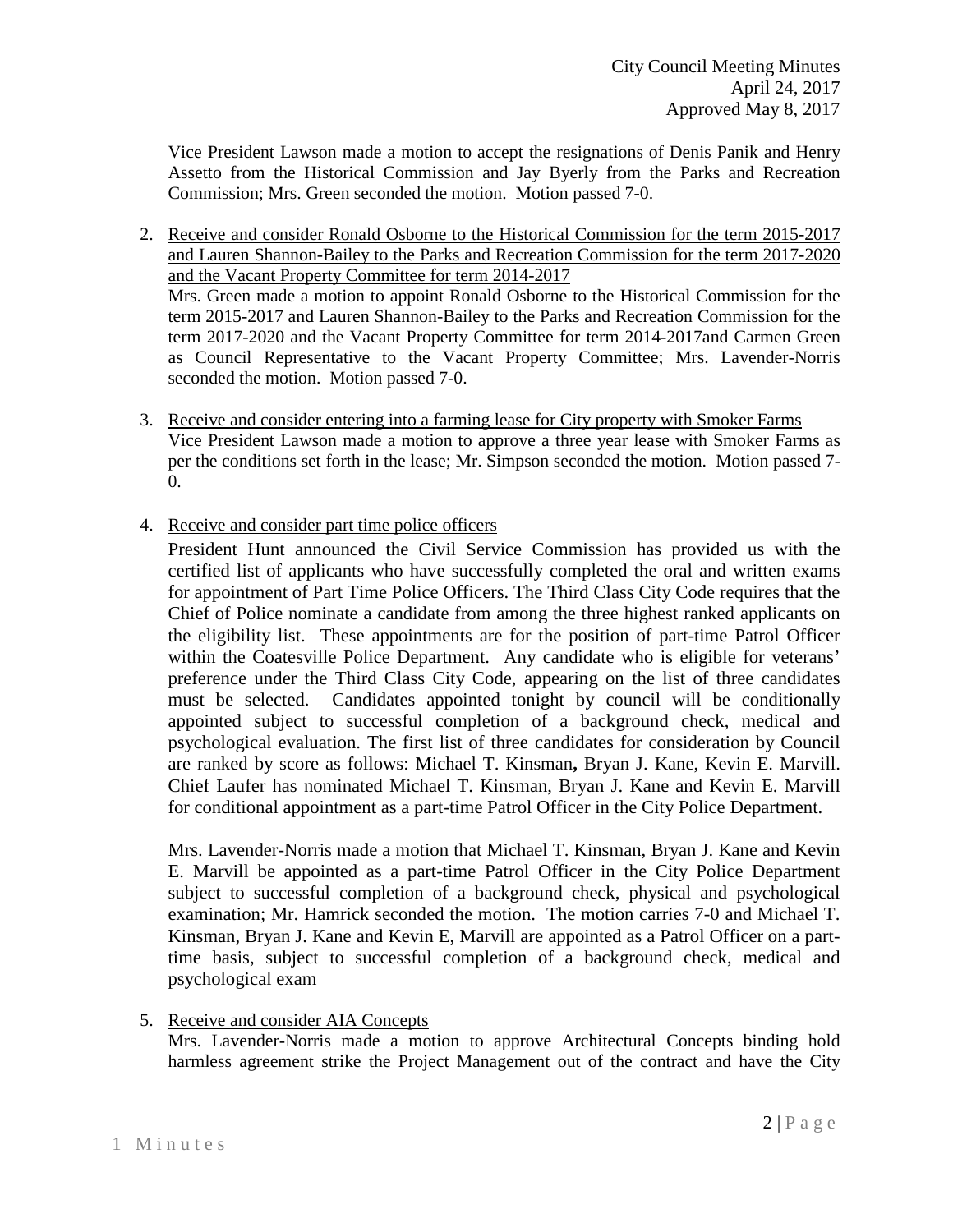Manager execute; Mr. Hamrick seconded the motion. Motion passed 6-1. Mr. Simpson was the dissenting vote.

6. Receive and consider Boyle Construction

Mrs. Lavender-Norris made a motion to approve Boyle Construction as Project Manager Agreement and execute by City Manager; Vice President Lawson seconded the motion. Motion passed 7-0.

### **Discussion Item**

1. Meeting Minutes

Mr. Hamrick asked if the signs were taken down for the Elite Riders. Mr. Trio explained the signs were not taken down, there are zoning issues that need to be addressed. The property owners will be filling the zoning application. Mr. Hamrick asked if the trash issue has been address with Ms. Grove. Mr. Egan explained she has talked to Portnoff. Mr. Hamrick asked if the issue of the trash on new street was addressed. Mr. Trio explained the people have been cited.

2. Immediate family not considered "tenants"

Vice President Lawson explained Codes needed to get into a house. Mom owns home, does not live there, son pays rent/mortgage and runs a boarding house. Son considered renter. We have Ordinances and Codes for a reason.

3. Cert of Recognition

President Hunt and Vice President Lawson announced two certificates of recognitions will be awarded next meeting, one for clean p and beautification and the other a letter of congratulations for an Eagle Scout Degree.

4. Proclamation

The City Council has been invited to attend the Rebecca Lukens Award Dinner. The honoree of the 2017 award is Frances Sheehan. The City would like to present her with a Proclamation for all her accomplishments in the City.

#### **Solicitors Report**

Mr. Carnes announced:

- Subdivision plan in Valley Township was presented before the Planning Commission on April 11, 23017 and received support for approval with two waivers.
- Monitoring and assisting with the development of the DEPG project
- Public Trash Bid has been advertised with responses due by May 5, 2017
- Reviewed various draft contracts and agreement and assisted with various miscellaneous matters involving litigation and enforcement and has assisted the City in its interpretation of codes, rules and regulations.

*President Hunt excused herself from the meeting at 8:35pm*

**City Manager's Report** Mr. Trio announced: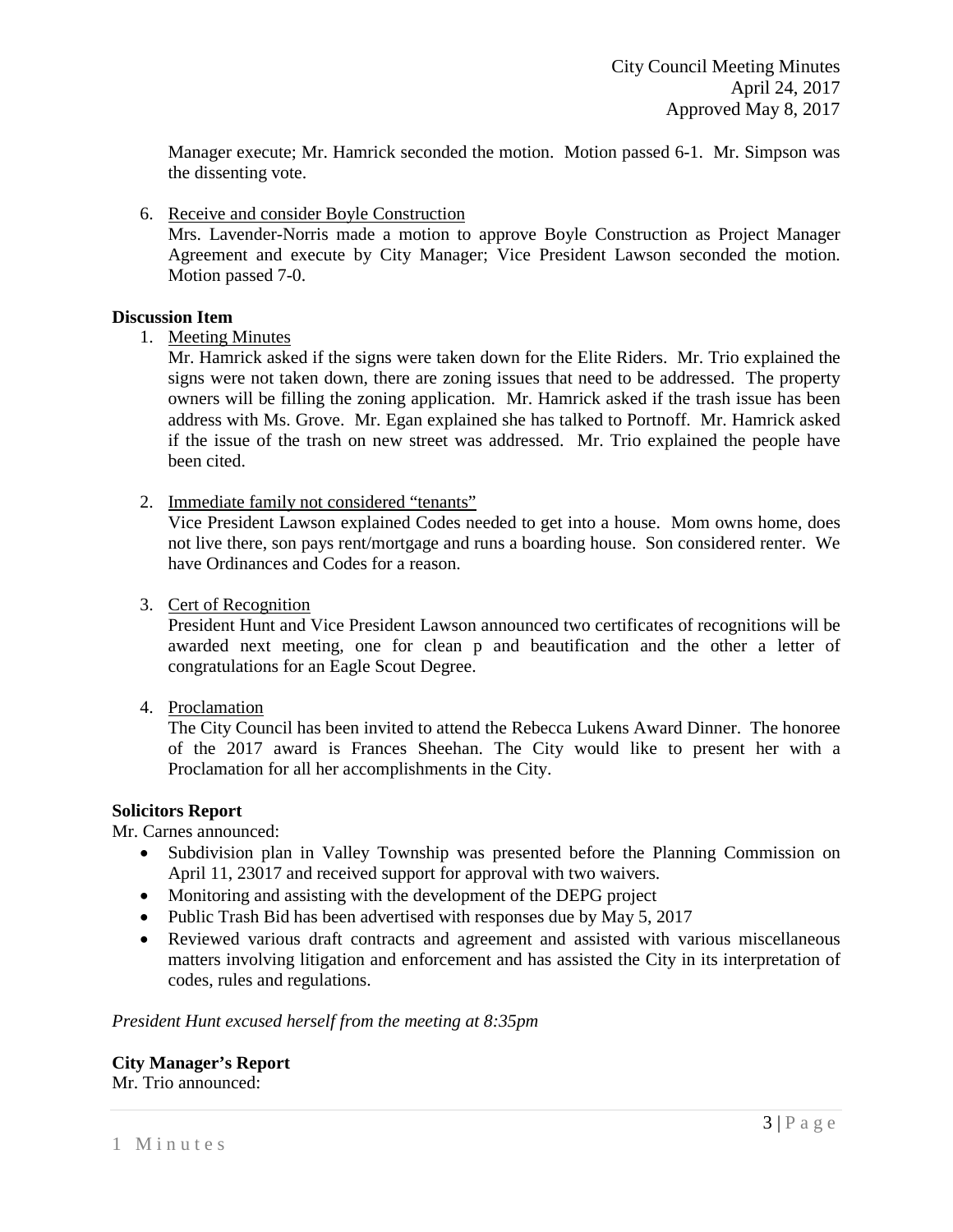- The City solicitor is working with 3ctv is preparing aa base multi party agreement for the use and position of the capital equipment owned by the City for the cable channel.
- Conducting weekly 2017 Vintage Grand Prix Committee Meetings
- Initiated discussion and conducted working meetings on campus with WCI Urban Planning Program to build GUS platform to integrate MYGOV data base systems and mapping to continue to upgrade to the city systems.
- Working with Dr. Taschner to coordinate temporary space during City Hall renovation.
- 360 building permits (including 185 rental permits) issued in March 2017
- Scott Mulderig developing an up to date vacant and blighted inventory list.
- DEPG development As of April the residential component was eliminated. The development will consist of 35,000 sq feet of new commercial retail/offices on two levels.
- Reviewed and coordinated city requirements for introduction of an updated LERTA process with City solicitor and coordinated with Sonia Huntzinger and CASD for needed support and future school board review and approvals.
- Mr. Mulderig continues to address quality of life issues
- Planning Commission Board voted to award Vision Partnership Grant for the Palmer Par Revitalization Project.

# **Citizens' Hearings –** *Non-Agenda Items Only* **(3 Minutes)**

### Vanessa Corbett

Ms. Corbett questioned her trash bill. Nothing is set in concrete yet with Portnoff regarding her costs. Council asked Ms. Corbett to call Diane at Portnoff and speak directly to her.

# Andrew Vilchek

Mr. Vilchek asked for Palmer Alley to get the appropriate snow removal from now on. Not just go thru once. The Coatesville Grand Prix increaser's perspective for the City.

#### Diane Brownfield

Ms. Brownfield thanked Council on the behalf of the Historical Commission for appointing Mr. Osborne. Thank you for the snow removal also.

Mrs. Green made a motion to close citizen's hearings on non-agenda items; Mrs. Lavender-Norris seconded the motion. Motion passed 6-0.

#### **Special Events**

There were no special events at this time.

#### **Council Comments**

Mr. Hamrick announced it is great to be back and thanked everyone for attending the meeting. He appreciates Mr. Osborn and Ms. Bailey for their interest in the City and appointment to the commissions. He thanked Mr. Francis Green and Jaydon Ward for the Community Service.

Mrs. Green thanked everyone for attending the meeting. She thanked Ms. Corbett and Mr. Vilchek. She appreciates them bringing their issues and concerns to the City. She thanked Ms. Bailey for her appointment to the commissions. There are so many things that need to be done and always room for